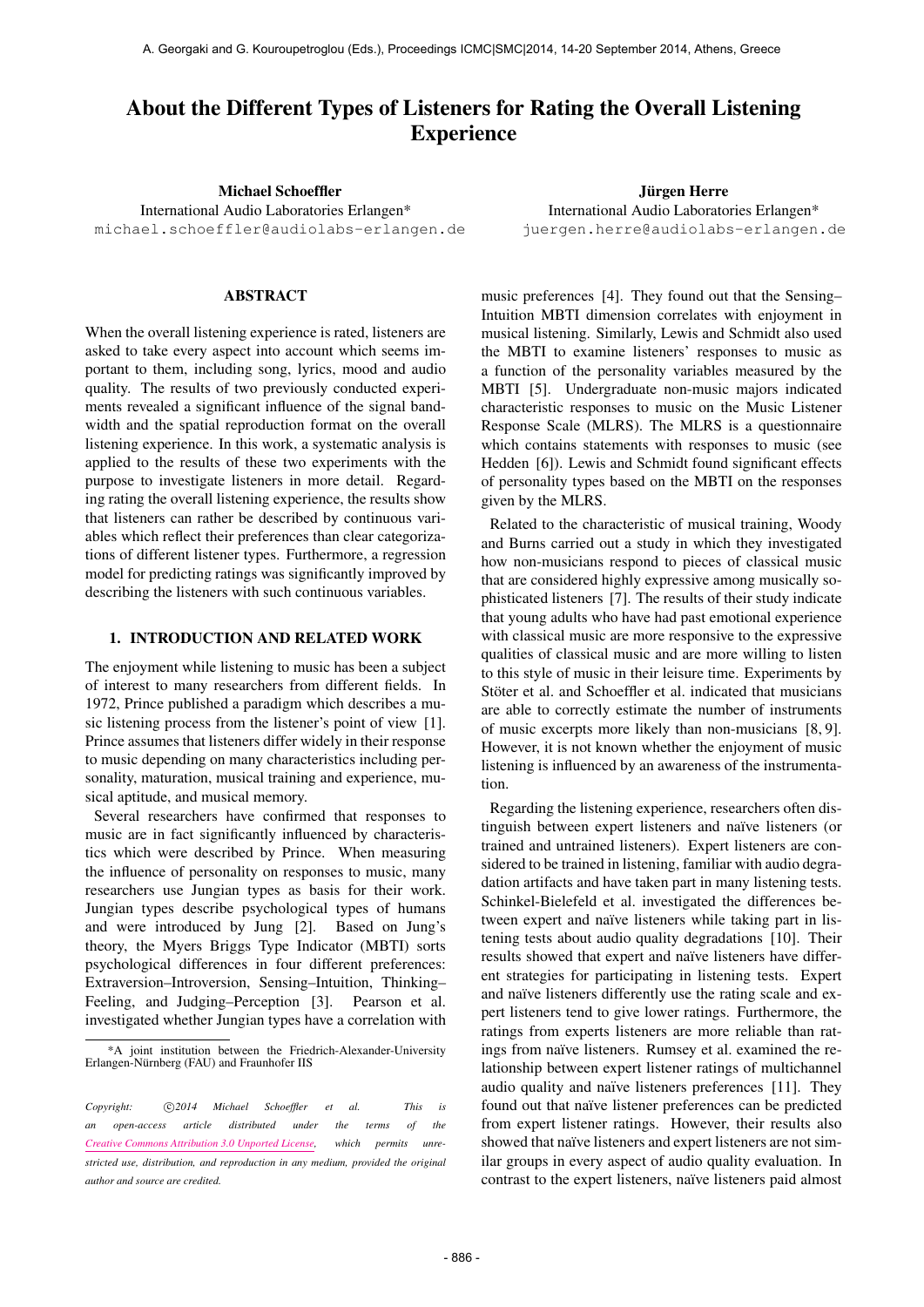no attention to frontal spatial audio fidelity. Also surround spatial fidelity was much more important for naïve listeners than for expert listeners. Although listening experience had an influence on the results of these studies related to audio quality, no influence on the overall listening experience was found in three studies carried out by Schoeffler et al. [12–14]. The term overall listening experience is used to describe the degree of enjoyment while listening to music [13]. Contrary to rating the audio quality, listeners take everything into account when rating the overall listening experience. Factors of influence might include the song, lyrics, audio quality, listener's mood, the listening room and the reproduction systems.

This paper is concerned with the question whether listeners can be precisely categorized according to how much their individually-perceived overall listening experience depends on the technical sound quality. In this paper, the technical sound quality representations are bandwidthlimitations of played-back music and different spatial reproduction format which are used for play back music. We measured the influence of the signal bandwidth on the overall listening experience by a previously conducted experiment [13]. The results of the experiment are used in the analysis for the listener categorization.

> *Hypothesis 1a:* Listeners can be categorized according to how much their individuallyperceived overall listening experience is influenced by the signal bandwidth of the played back music excerpt.

In the first experiment, participants were asked whether audio quality had been important for their ratings. The question arises if their answers corresponds to their actual ratings.

> *Hypothesis 1b:* Listeners can reliably selfreport how important the audio quality is for their individual overall listening experience.

How much the enjoyment of listeners is influenced by the single-/multi-channel system was measured by another previously conducted experiment whose results are also used in the analysis [14]. In addition to the two hypotheses of the first experiment, we define two hypotheses of the second experiment which have not been addressed so far.

> *Hypothesis 2a:* Listeners can be categorized according to how much their individually perceived overall listening experience is influenced by the spatial reproduction format.

> *Hypothesis 2b:* Listeners can reliably selfreport how important the single-/multichannel system is for their individual overall listening experience.

An additional research question is whether listeners, whose overall listening experience is influenced by the signal bandwidth, are influenced by the single-/multichannel system in the same way when the overall listening experience is rated.

*Hypothesis 3:* If a listener's overall listening experience is influenced by the bandwidth, his or her overall listening experience is influenced by the single-/multi-channel system in the same way.

The two experiments are briefly described in Section 2, Section 3 and Section 4, including a statistical verification of the five hypotheses. The results are discussed in Section 5.

# 2. TYPES OF LISTENERS FOR BANDWIDTH (EXPERIMENT I)

# 2.1 Experiment Procedure

In the first experiment, 34 participants rated bandwidthlimited music according to the overall listening experience. The experiment was divided into one registration session and twelve listening session.

In the registration session the participants were asked by a questionnaire whether they are professionals in audio and to which age group they belong. After filling out the questionnaire, the participants rated nine songs according to how much they like them ("How much do you like this item?"). It was emphasized on the instructions that participants should take everything into account what they would do in a real world scenario (e. g. including their taste in music). The participants rated the songs by using a five-star Likert scale. The stars were labeled with "Very Bad", "Bad", "Average", "Good" and "Very Good". The ratings, retrieved from the first session, are called *basic item ratings*. A maximum of eight out of nine songs were individually selected from the registration session and bandwidth-limited by six levels (Cut-off frequencies: 1080 Hz, 2320 Hz, 4400 Hz, 7700 Hz, 12000 Hz and 15500 Hz) for the listening sessions. A maximum of eight songs had to be rated in each listening session since the same song did only occur once. As in the registration session, the participants were instructed to rate each bandwidth-limited item according to how they like it and they should take everything into account what they would do in a real world scenario. After listening to all bandwidth-limited music items, listeners had to fill out a questionnaire in each session. It was asked how important had been audio quality, the song and their mood for their ratings. The answers were given by a Likert scale with the values "Strongly Agree", "Agree", "Neutral", "Disagree" and "Strongly Disagree". The ratings retrieved from the listening sessions are called *item ratings*.

A detailed description of the experiment procedure and a basic analysis of the results has already been published [13].

# 2.2 Result Analysis

The Hypotheses 1a and 1b are verified on the basis of a pair of values which reflects how much a listener was influenced by the bandwidth-limitations and the song. Such a pair of values is derived by the following equations and then used for the hypotheses verification.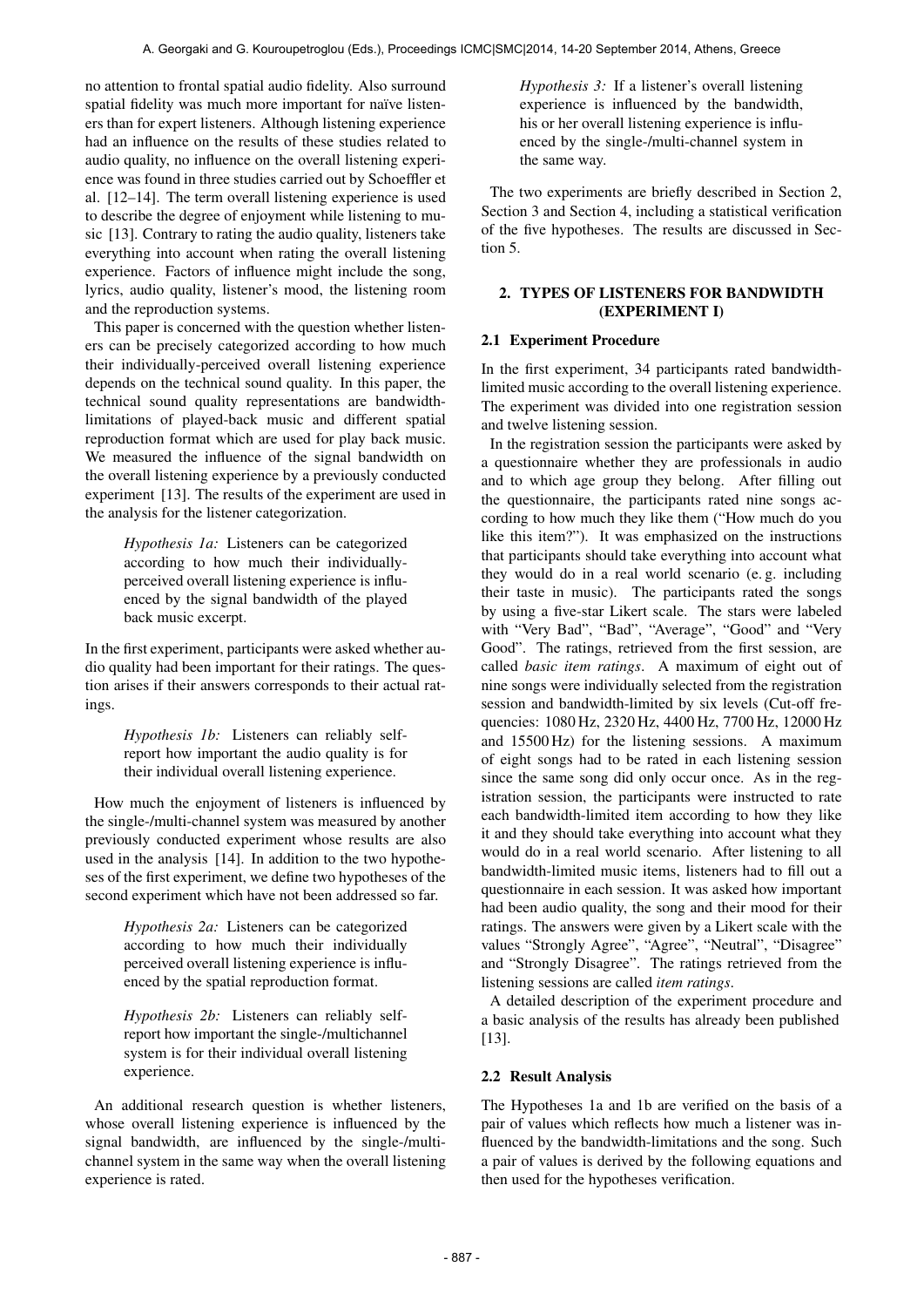An item rating of the first experiment is defined as:

$$
IR^{E1}(i,j,k), \tag{1}
$$

where i denotes the participant, j denotes the song and  $k$ denotes the cut-off frequency level.

A vector with all items ratings which were given by a participant is defined as:

$$
\mathbf{IR}^{\mathrm{E1}}(i) = \begin{bmatrix} \mathrm{IR}^{\mathrm{E1}}(i,1,1) \\ \cdots \\ \mathrm{IR}^{\mathrm{E1}}(i,1,K) \\ \cdots \\ \mathrm{IR}^{\mathrm{E1}}(i,J,K) \end{bmatrix},
$$
 (2)

where  $J$  is the number of songs that were selected for participant  $i$  and  $K$  is the number of all cut-off frequency levels. Vectors are indicated by bold letters.

The corresponding cut-off frequency of an item rating is defined as:

$$
\mathbf{F}^{\mathrm{E1}}(i,j,k). \tag{3}
$$

A vector with all cut-off frequencies that corresponds to all items ratings which were given by a participant is defined as:

$$
\mathbf{F}^{\mathrm{E1}}(i) = \begin{bmatrix} \mathbf{F}^{\mathrm{E1}}(i,1,1) \\ \cdots \\ \mathbf{F}^{\mathrm{E1}}(i,1,K) \\ \cdots \\ \mathbf{F}^{\mathrm{E1}}(i,J,K) \end{bmatrix} . \tag{4}
$$

The corresponding basic item rating of an item rating is defined as:

$$
BIRE1(i, j, k).
$$
 (5)

A vector with basic item ratings that corresponds to all items ratings which were given by a participant is defined as:

$$
\mathbf{BIR}^{\mathrm{E1}}(i) = \begin{bmatrix} \text{BIR}^{\mathrm{E1}}(i,1,1) \\ \dots \\ \text{BIR}^{\mathrm{E1}}(i,1,K) \\ \dots \\ \text{BIR}^{\mathrm{E1}}(i,J,K) \end{bmatrix} .
$$
 (6)

The influence of the cut-off frequency on the item ratings is measured by Kendall's tau coefficient which is a measure of rank correlation between two vectors [15]. Values of Kendall's tau range from -1 to +1. Negative values indicate negative associations and positive values indicate positive associations. A value of zero indicates the absence of any association between two variables. A pair of two Kendall's tau values are calculated for each participant. The first value is Kendall's tau of the item ratings and the cut-off frequencies:

$$
\tau_{\text{IR},\text{F}}^{\text{E1}}(i) = \text{cor}_{\tau}(\mathbf{IR}^{\text{E1}}(i), \mathbf{F}^{\text{E1}}(i)),\tag{7}
$$

where  $\text{cor}_{\tau}$  denotes the function of Kendall's tau. How much the ratings a participant were influenced by the bandwidth-limitation of the stimulus is reflected by  $\tau_{\text{IR},\text{F}}^{\text{E1}}(i)$ . The second value is Kendall's tau of the item ratings and the basic item ratings:

$$
\tau_{\text{IR,BIR}}^{\text{E1}}(i) = \text{cor}_{\tau}(\mathbf{IR}^{\text{E1}}(i), \mathbf{BIR}^{\text{E1}}(i)).
$$
 (8)



Figure 1. Kendall's rank correlation between item rating and the two variables "basic item ratings" and "cut-off frequency" for each participant. Correlations which are significant for basic item ratings, single-/multi-channel system, none or both are marked differently.

 $\tau_{\text{IR,BIR}}^{\text{E1}}(i)$  reflects to which degree the ratings of a participant were influenced by the song. A pair of Kendall's tau values of the first experiment is defined as:

$$
\tau^{\text{E1}}(i) = \{ \tau^{\text{E1}}_{\text{IR},\text{F}}(i), \tau^{\text{E1}}_{\text{IR},\text{BIR}}(i) \}. \tag{9}
$$

The pairs of Kendall's tau values are depicted in Figure 1 as scatter plot.

In the lower left corner of the scatter plot is a data point which can be considered as outlier, since its corresponding item ratings have neither a significant<sup>1</sup> correlation with the cut-off frequencies nor the basic item ratings. The Chisquared plot method (see Garrett for details [16]) is applied to confirm that the data point is an outlier. The Chisquared plot in Figure 2 clearly shows one outlier which is the non-significant data point. The identified outlier is excluded from further analysis.

Hypothesis 1a is verified by applying a cluster analysis on the data set. The number of components found by the clustering algorithm can be seen as categorizations of listeners. An Expectation Maximization (EM) clustering algorithm was chosen [17] (an introduction into the EM method is given by Couvreur [18]). The EM algorithm works well with small sample sizes and does not require a training phase which are the main reasons for choosing the EM algorithm. Since the number of components is not estimated by the EM algorithm itself, an implementation of the EM algorithm by Fraley and Raftery is used [19]. Furthermore, the implementation takes several cluster models into account. The method of Fraley and Raftery uses a modified version of the Bayesian Information Criterion for choosing the number of clusters and to select the cluster model. By applying the EM algorithm, an ellipsoidal model with one component was found to be the best model (see Figure 3).

<sup>&</sup>lt;sup>1</sup> The significance level  $\alpha$  is defined as 0.05 in this paper.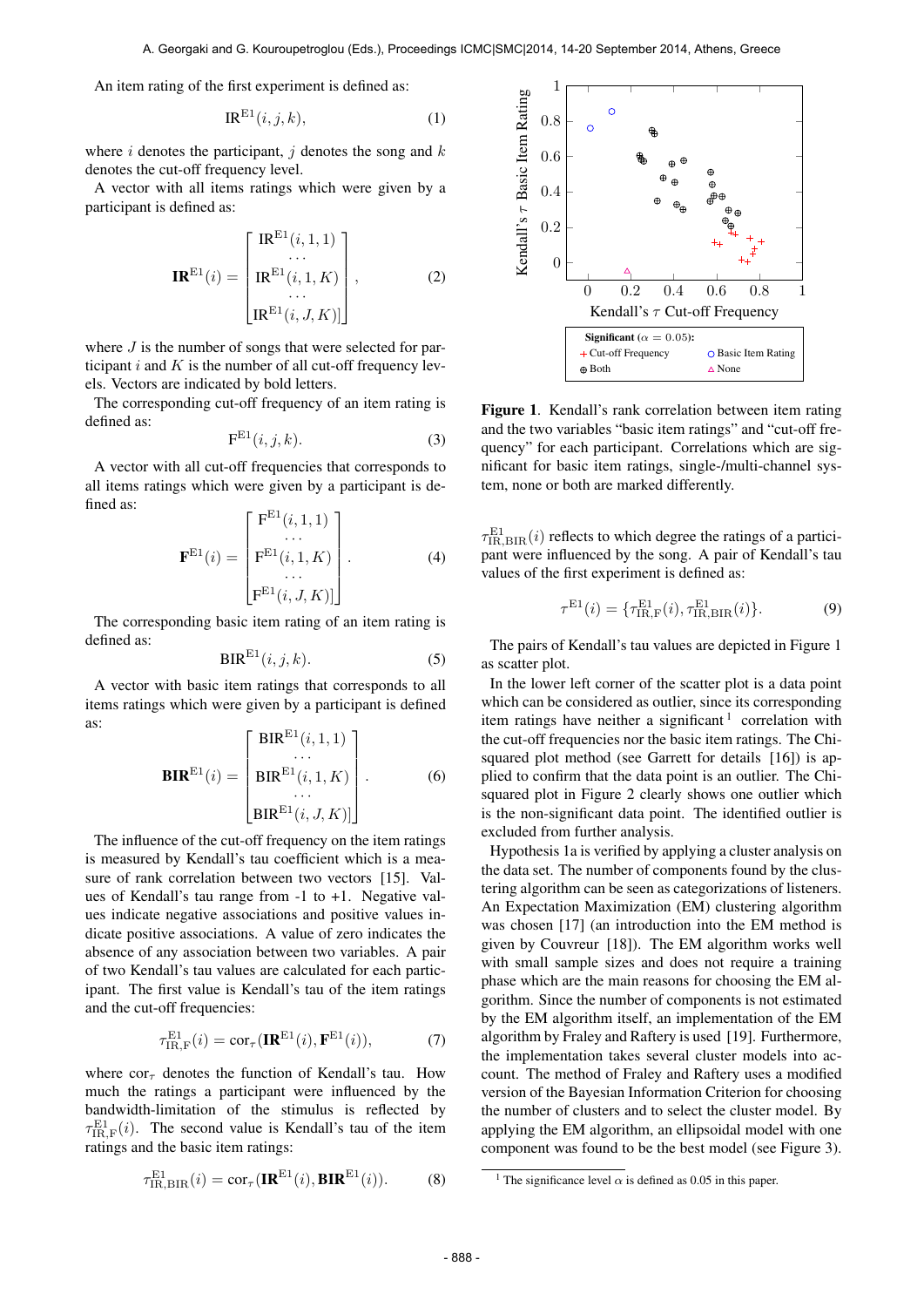

Figure 2. Chi-square plot of the Kendall's tau pairs. The detected outlier is depicted as a red square.

Based on this result, listeners can not be clearly categorized into types of listeners when rating bandwidth-limited music.

The responses of the questionnaire after each listening session are used to verify Hypothesis 1b. The correlation between the participants'  $\tau_{IR,F}^{E1}(i)$  and their responses to the question – how important was the audio quality for participants' ratings – are investigated. Spearman's rho  $2(r=$  $(0.67, p = .000)$  and Kendall's tau  $(r = 0.56, p = .000)$ show a significant correlation. Based on these results, it can be concluded that participants can reliably self-report how much they are influenced by the audio quality. The same is applied for  $\tau_{\text{IR,BIR}}^{\text{E1}}(i)$  and the responses to the question of how important was the song for participants' ratings. Again, Spearman's rho ( $r = 0.56$ ,  $p = .001$ ) and Kendall's tau ( $r = 0.46$ ,  $p = .000$ ) show a significant correlation which indicates that participants can also reliably self-report how much they are influenced by the song.

## 3. TYPES OF LISTENERS FOR SINGLE-/MULTI-CHANNEL SYSTEMS (EXPERIMENT II)

#### 3.1 Experiment Procedure

In the second experiment, 30 participants rated music excerpts according to the overall listening experience. The ratings were given by a Five-star Likert scale. The stars were labeled with "Not at all", "Not a lot", "Neutral", "Much" and "Very Much".

The experiment was divided into two sessions. In the first session, 30 participants rated fifteen music excerpts by a multi-stimulus comparison while listening through headphones. The ratings retrieved from the first session



Figure 3. Clustering of the pairs of correlation values by ellipsoidal model with one components.

are called *basic item ratings*. In the second session, participants rated an individual selection of the music excerpts while listening through a single-/multi-channel system (mono, stereo or surround). The ratings of the second session are called *item ratings*. At the end of the second session, the participants had to fill out a questionnaire, where they were asked how important had been audio quality, the song and their mood for their ratings. The answers were given by a Likert scale with the values "Strongly Agree", "Agree", "Neutral", "Disagree" and "Strongly Disagree".

A detailed description of the experiment procedure and a basic analysis of the results has already been published in [14].

#### 3.2 Result Analysis

Almost the same procedure as for Hypotheses 1a and 1b is applied to verify the Hypotheses 2a and 2b. A pair of values is calculated which reflects how much a listener was influenced by the single-/multi-channel system and the song. An item rating of the second experiment is defined as:

$$
IR^{E2}(i,j,l),\tag{10}
$$

where  $i$  denotes the participant,  $j$  denotes the song and  $l$ denotes the single-/multi-channel system.

A vector with all items ratings which were given by a participant is defined as:

$$
\mathbf{IR}^{\mathrm{E2}}(i) = \begin{bmatrix} \mathrm{IR}^{\mathrm{E2}}(i,1,1) \\ \cdots \\ \mathrm{IR}^{\mathrm{E2}}(i,1,L) \\ \cdots \\ \mathrm{IR}^{\mathrm{E2}}(i,J,L)] \end{bmatrix}, \tag{11}
$$

where  $J$  is the number of songs that were selected for participant  $i$  and  $L$  is the number of all single-/multi-channel systems.

<sup>2</sup> Spearman's rho and Kendall's tau correlation coefficients are used for measuring the correlation between ordinal variables. Pearson's productmoment correlation is applied for measuring the correlation between continuous variables.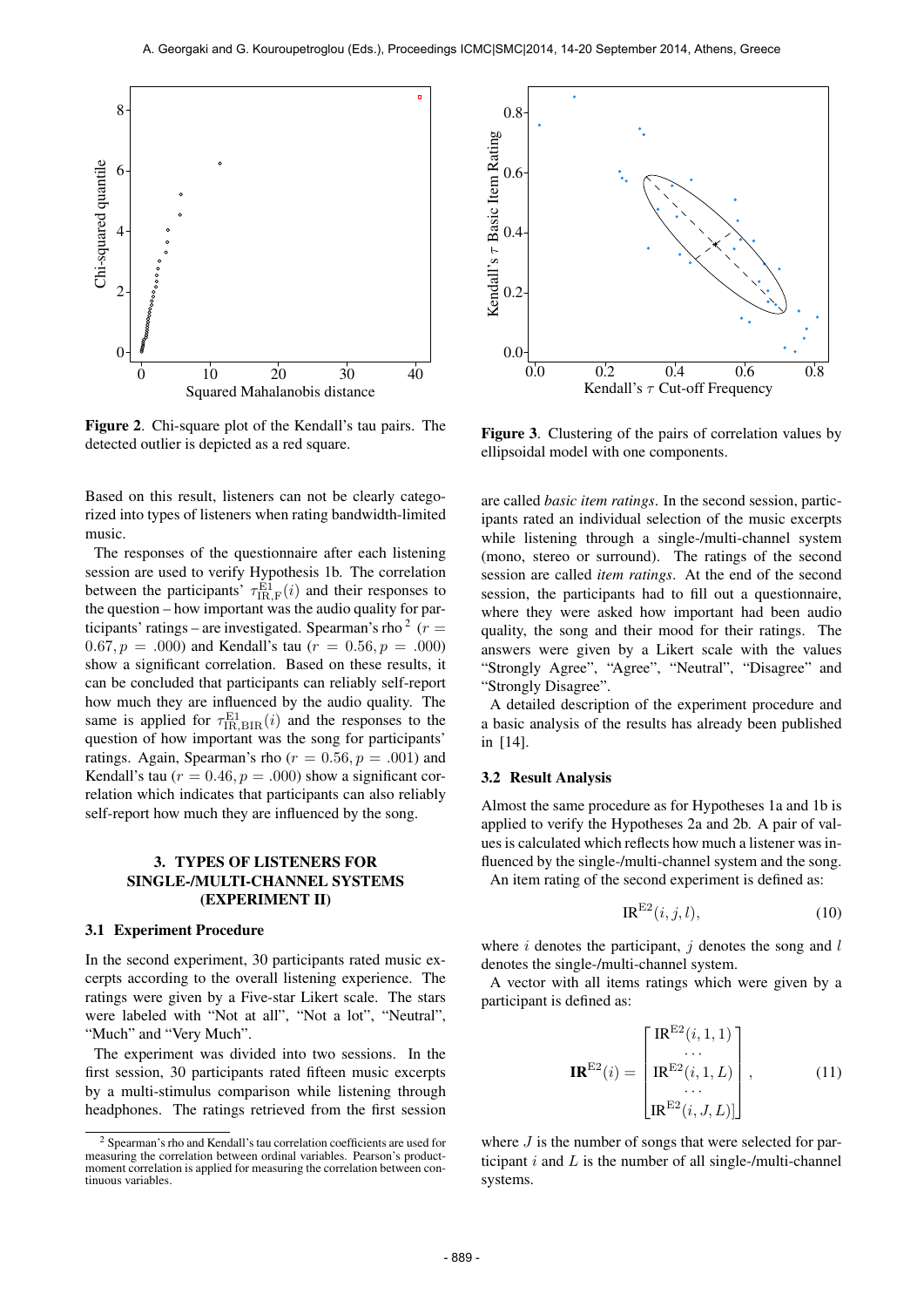The corresponding single-/multi-channel system of an item rating is defined as:

$$
\mathbf{S}^{\mathrm{E2}}(i,j,l). \tag{12}
$$

A vector with all single-/multi-channel systems that corresponds to all items ratings which were given by a participant is defined as:

$$
\mathbf{S}^{\mathrm{E2}}(i) = \begin{bmatrix} \mathbf{S}^{\mathrm{E2}}(i,1,1) \\ \dots \\ \mathbf{S}^{\mathrm{E2}}(i,1,L) \\ \dots \\ \mathbf{S}^{\mathrm{E2}}(i,J,L)] \end{bmatrix} .
$$
 (13)

The corresponding basic item rating of an item rating is defined as:

$$
BIR^{E2}(i,j,l). \tag{14}
$$

A vector with basic item ratings that corresponds to all items ratings which were given by a participant is defined as:

$$
\mathbf{BIR}^{\mathrm{E2}}(i) = \begin{bmatrix} \text{BIR}^{\mathrm{E2}}(i, 1, 1) \\ \dots \\ \text{BIR}^{\mathrm{E2}}(i, 1, L) \\ \dots \\ \text{BIR}^{\mathrm{E2}}(i, J, L)] \end{bmatrix} . \tag{15}
$$

Almost the same analysis procedure as for Experiment I is applied. Pairs of correlation values for each participant are created by calculating Kendall's tau values. The first value is Kendall's tau of the item ratings and the single- /multi-channel system:

$$
\tau_{\text{IR},\text{S}}^{\text{E2}}(i) = \text{cor}_{\tau}(\mathbf{IR}^{\text{E2}}(i), \mathbf{S}^{\text{E2}}(i)),\tag{16}
$$

where  $\text{cor}_{\tau}$  is the function of Kendall's tau. The second value is Kendall's tau of the item ratings and the basic item ratings:

$$
\tau_{\text{IR,BIR}}^{\text{E2}}(i) = \text{cor}_{\tau}(\mathbf{IR}^{\text{E2}}(i), \mathbf{BIR}^{\text{E2}}(i)).
$$
 (17)

A pair of Kendall's tau values of the second experiment is defined as:

$$
\tau^{E2}(i) = \{\tau_{\text{IR},\text{S}}^{E2}(i), \tau_{\text{IR},\text{BIR}}^{E2}(i)\}.
$$
 (18)

The pairs of Kendall's tau values for all participants are depicted in Figure 4 as scatter plot.

As for Experiment I, the EM clustering method is applied to identify categories of listeners. An ellipsoidal model with one component was found to be the best model by the clustering method (see Figure 5). Such a results indicates that there is no clear categorization into types of listeners when the single-/multi-channel system is taken into account while rating the overall listening experience.

The responses, which were given by the questionnaire of the second session, are used to verify Hypothesis 2b. The correlation between  $\tau_{IR,S}^{E2}(i)$  and the participants' responses to the question of how important was audio quality for their ratings. Spearman's rho ( $r = 0.56$ ,  $p = .001$ ) and Kendall's tau ( $r = 0.46$ ,  $p = .001$ ) show a significant correlation. The same is applied for  $\tau_{\text{IR,BIR}}^{\text{E2}}(i)$  and the



Figure 4. Kendall's rank correlation between item rating and the two variables "basic item ratings" and "single- /multi-channel system" for each participant. Correlations which are significant for basic item ratings, single-/multichannel system, none or both are marked differently.

responses to the question of how important was the song for the participants' ratings. Again, Spearman's rho  $(r =$ 0.54,  $p = .001$  and Kendall's tau  $(r = 0.46, p = .002)$ show a significant correlation. Based on these results, participants seem to reliably self-report how much they are influenced by the audio quality and the song.

## 4. INTERACTION BETWEEN BANDWIDTH AND SINGLE-/MULTI-CHANNEL SYSTEM

Ten participants attended both experiments. Hypothesis 3 is verified by comparing their responses of both experiments.  $\tau^{\text{E1}}(i)$  and  $\tau^{\text{E2}}(i)$  are taken as a basis for further analysis. By calculating the correlation between  $\tau_{\text{IR},\text{F}}^{\text{E1}}(i)$ and  $\tau_{\text{IR},\text{S}}^{\text{E2}}(i)$  we measure whether a participant, whose ratings were dominated by the cut-off frequency in the first experiment, took also the single-/multi-channel system strongly into account in the second experiment. Pearson's product-moment correlation indicates a significant correlation between  $\tau_{\text{IR,F}}^{\text{E1}}(i)$  and  $\tau_{\text{IR,S}}^{\text{E2}}(i)$  ( $r = 0.69, p = .023$ ). In addition, a significant correlation between  $\tau_{\text{IR,BIR}}^{\text{E1}}(i)$ and  $\tau_{\text{IR,BIR}}^{\text{E2}}(i)$  is indicated by Pearson's product-moment correlation ( $r = 0.68$ ,  $p = .032$ ). The significant correlation between  $\tau^{E1}(i)$  and  $\tau^{E2}(i)$  indicates that a listeners, who strongly takes the bandwidth-limitation into account, is also strongly influenced by the single-/multi-channel system while rating the overall experience.

To confirm the relationship between  $\tau^{E1}(i)$  and  $\tau^{E2}(i)$ , the values of  $\tau^{E2}(i)$  are used to predict the responses of the first experiment. The responses of the first experiment are predicted by a cumulative link model without interactions (an introduction into regression models with ordinal data is given by McCullagh [20]). The cumulative link model predicts the item ratings by the predictor variables: "basic item rating" and "cut-off frequency". How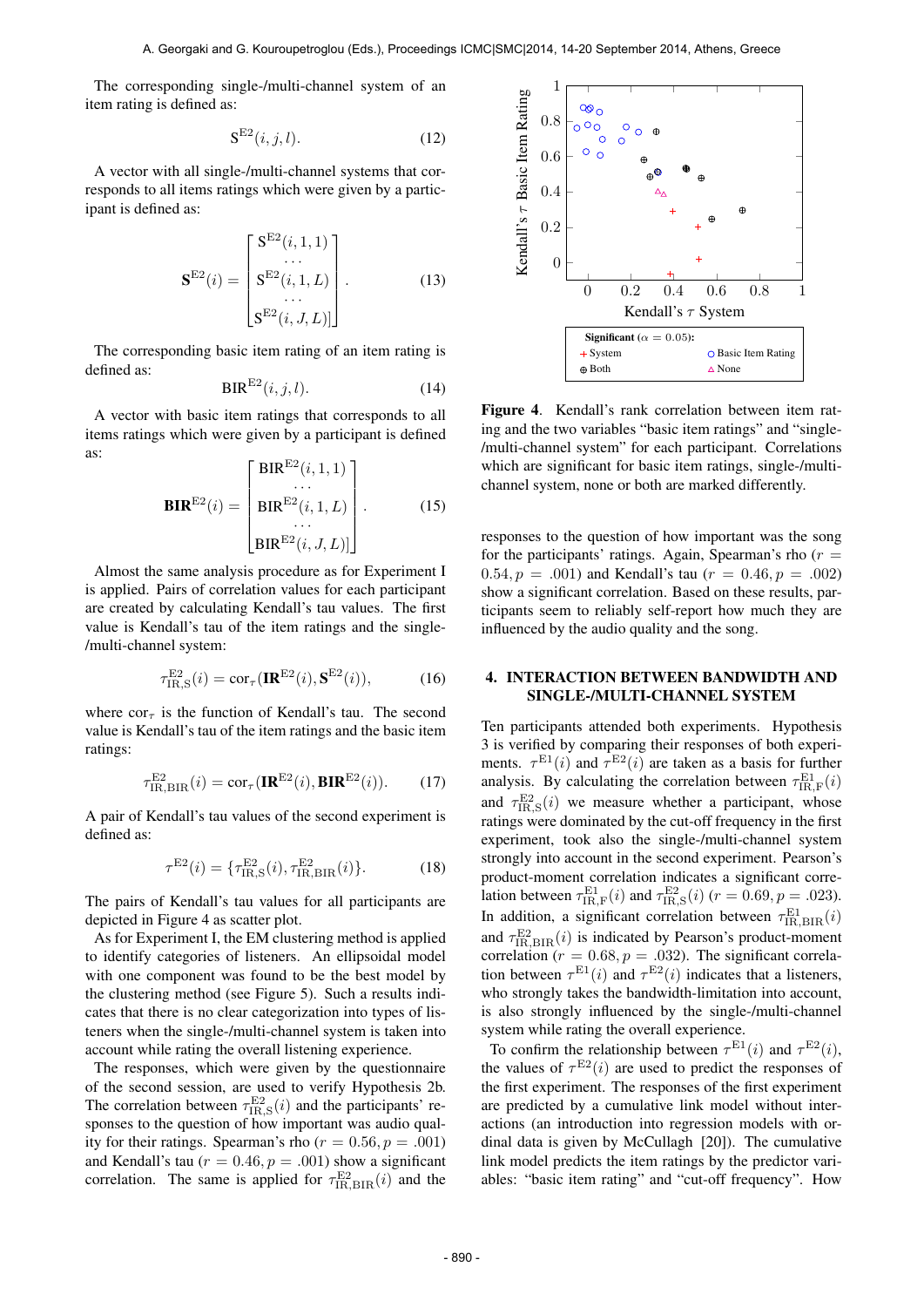

Figure 5. Clustering of the pairs of correlation values by ellipsoidal model with one component.

well the cumulative link model predicts the item ratings is measured by Cragg and Uhler's Pseudo- $R^2$  (see Cragg and Uhler [21]). If the cumulative link model correctly predicts all item ratings, Cragg and Uhler's Pseudo- $R^2$  of the cumulative link model is 1.0. The basic cumulative link model without any data from  $\tau^{E2}(i)$  has a Pseudo- $R<sup>2</sup>$  of 0.60. In the next step, the model is modified by data from the second experiment. The predictor variable "basic item ratings" is interacted with  $\tau_{\text{IR,BIR}}^{\text{E2}}(i)$  and the predictor variable "cut-off frequency" is interacted with  $\tau_{\text{IR},\text{S}}^{\text{E2}}(i)$ . By modifying the model, the Pseudo- $\mathbb{R}^2$  is increased to 0.65. All interactions effects of the modified model are significant at a significance level of  $\alpha = 0.05$  except for [basic item rating = "Neutral"] with  $\tau_{\text{IR,BIR}}^{\text{E2}}(i)$  $(\beta = 0.431, p = .090)$ . By having R<sup>2</sup> increased, a significant relationship between  $\tau^{E1}(i)$  and  $\tau^{E2}(i)$  is confirmed.

## 5. DISCUSSION

The verification of Hypothesis 1a by a systematic cluster analysis indicates that there exists no clearly distinguishable types of listeners when the overall listening experience of bandwidth-limited music excerpts is rated. These results imply that there exists a continuum which describes to which degree the listener is influenced by bandwidth-limitations. Furthermore, the results confirm our previously made assumption based on a different experiment that there exists a continuum rather than clearly distinguishable types of listeners [12]. In this work, the influence of bandwidth-limitation on the overall listening experience for each participant is only measured by Kendall's tau correlation coefficient. Further research could confirm these results by applying other approaches to measure the influence of bandwidth-limitation on the overall listening experience.

Hypothesis 1b was positively verified based on the significant correlation between  $\tau_{\text{IR},\text{F}}^{\text{E1}}(i)$  and participants' responses to the question of how important audio quality was for their ratings. That participants can reliably self-report how important the audio quality is for their individual overall listening experience is also confirmed by the significant correlation between  $\tau_{\text{IR,BIR}}^{\text{E1}}(i)$  and the responses to the question of how important was the song for participants' ratings.

Verifying Hypothesis 2a resulted in almost the same outcome as the verification of Hypothesis 1a. No clearly distinguishable types of listeners in Experiment II were found by the cluster analysis. This indicates that there exists also a continuum which describes to which degree the listener is influenced by the single-/multi-channel system.

Hypothesis 2b was also positively verified. Based on the significant correlation, listeners can reliably self-report how important the single-/multichannel system is for their individually perceived overall listening experience.

The positive verification of Hypothesis 1b and 2b shows that the prediction of the overall listening experience can be improved by responses of a post-questionnaire. This confirms the results of previous research in the field of psychology, where the perception of music was investigated according to responses of questionnaires [4, 5].

Hypothesis 3 turned out to be true since a positive correlation between the influence of the bandwidth-limitation and the influence of the single-/multi-channel system was found. Such a correlation was not fully expected since limiting the bandwidth of a music excerpt and reproducing the music excerpt over a different single-/multi-channel system are two different types of "audio degradation". The question arises whether an individual listener could be roughly described with a single attribute that reflects his or her influence of all types of audio degradation. By improving the cumulative link model of Experiment I with the values of  $\tau^{E2}(i)$  which were only retrieved from Experiment II, we showed that such a single attribute might exist. Further research could deal with finding approaches to retrieve such a single attribute by questioning the listener or conduct a short listening test.

#### 6. CONCLUSION

A systematic analysis on the results of two experiments was applied to identify types of listeners based on ratings of the overall listening experience. The results show that no clearly distinguishable types of listeners exist for the investigated factors of bandwidth-limitation and single- /multi-channel system. Instead, the influence of audio quality degradation on the perceived overall listening experience of a listener can be described by two continuous correlation values. These correlation values retrieved from the second experiment have been successfully used to improve the prediction by of the first experiment's result. Furthermore, the results indicate that listeners whose overall listening experience ratings are influenced by the signal bandwidth, also take the single-/multi-channel system much into account when rating. In both experiments, listeners could reliably self-report how much an audio quality degradation influenced their individually perceived overall listening experience.